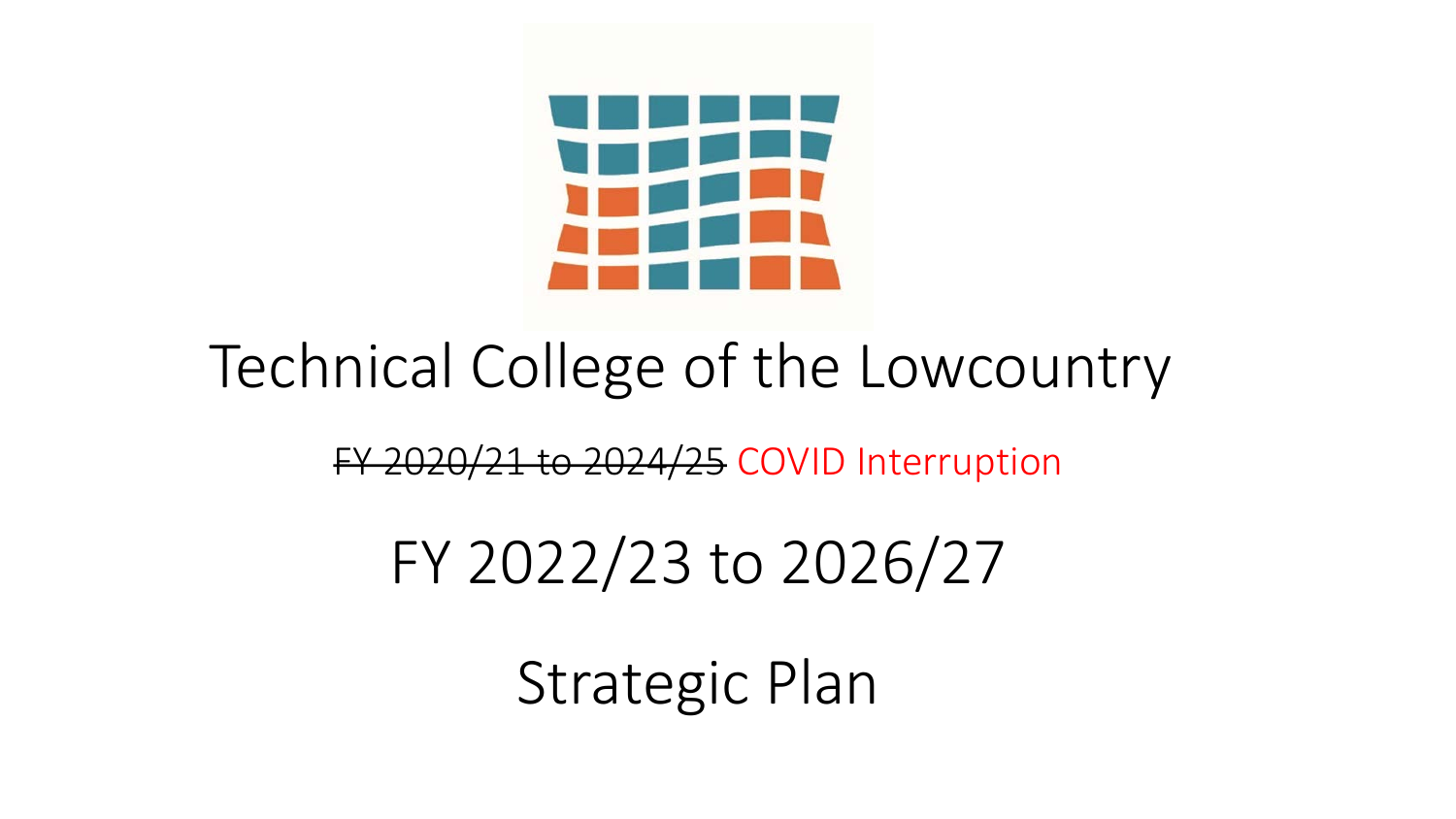#### Meeting Outline

- I. Overview of Strategic Planning
- II. Fundamental Components of a Strategic Plan
- III. The Process
	- i. Resources
	- ii. Format
	- iii. Timeline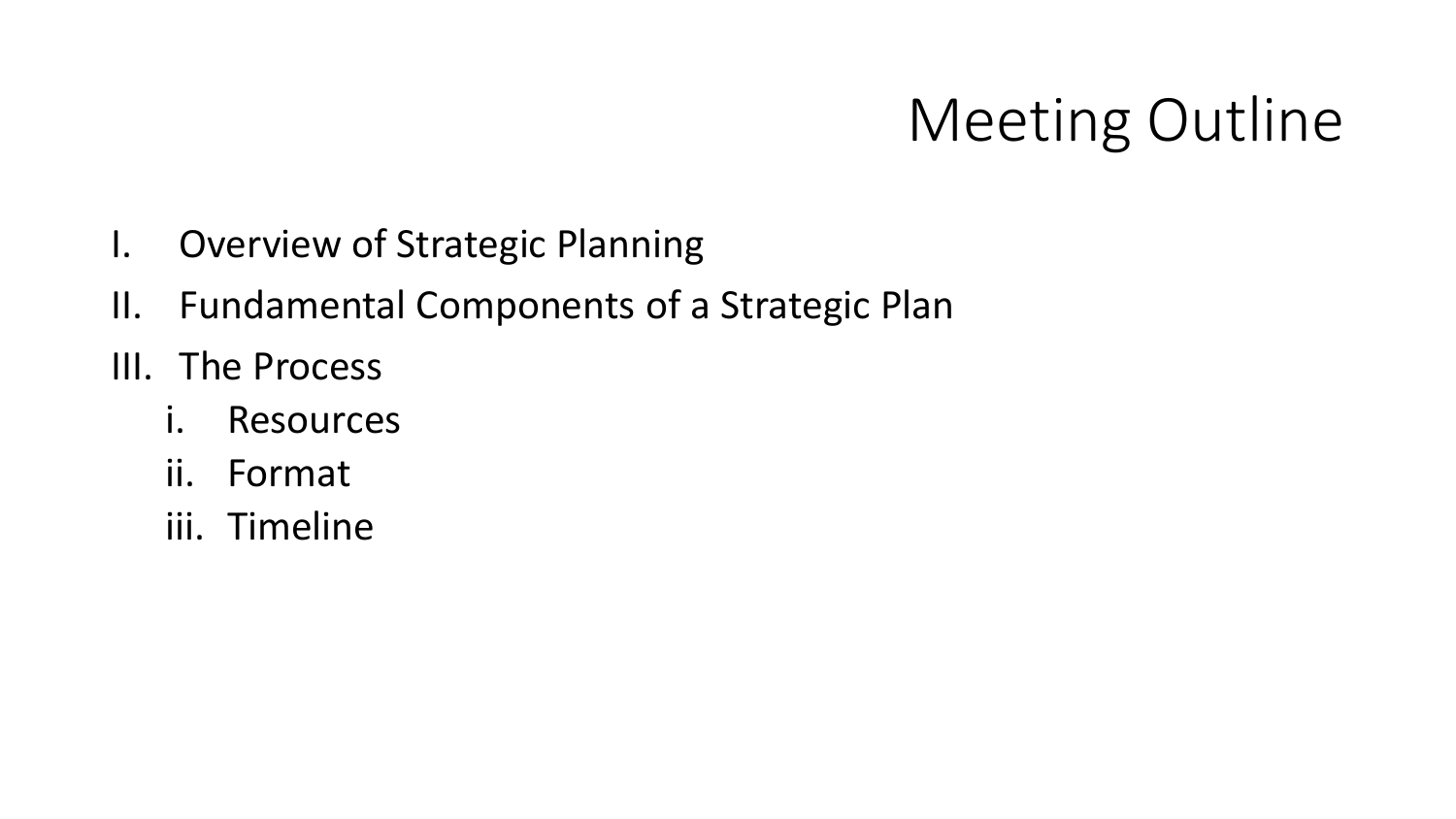# I. Overview of Strategic Planning

A strategic plan is a proactive stance in a environment of changing demands and declining resources.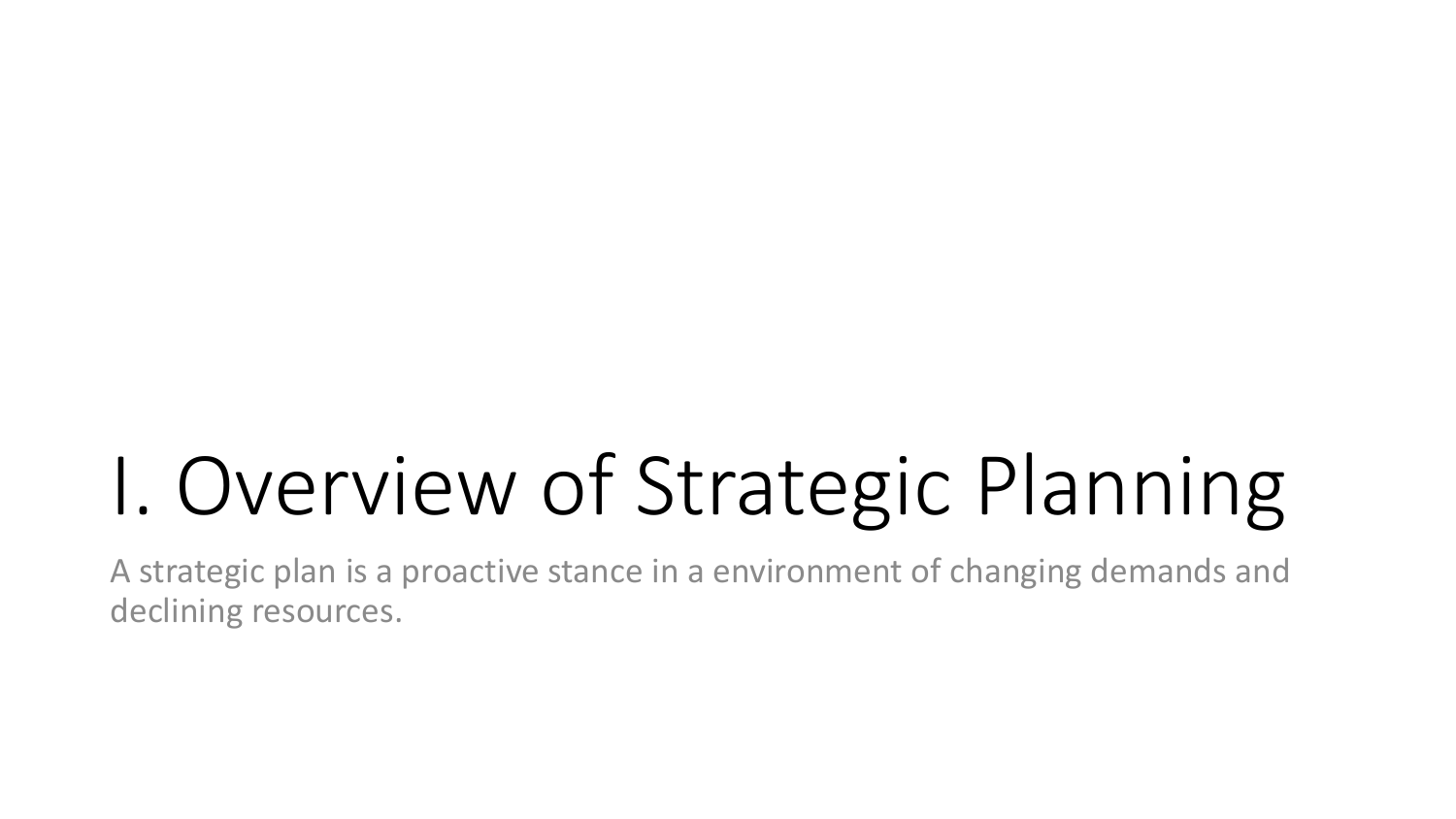### Definition of Strategic Planning

Ongoing, comprehensive, documented process of planning and assessment of mission driven long term institutional goals:

- Guides senior management and empowers middle managers by guiding the decision-making process at all levels
- Provides the basis for budgetary decisions and resource allocations
- Links unit-level operations and objectives with defined institutional goals
- Five-year plan enables impactful, sustainable solutions
- Plan is public and published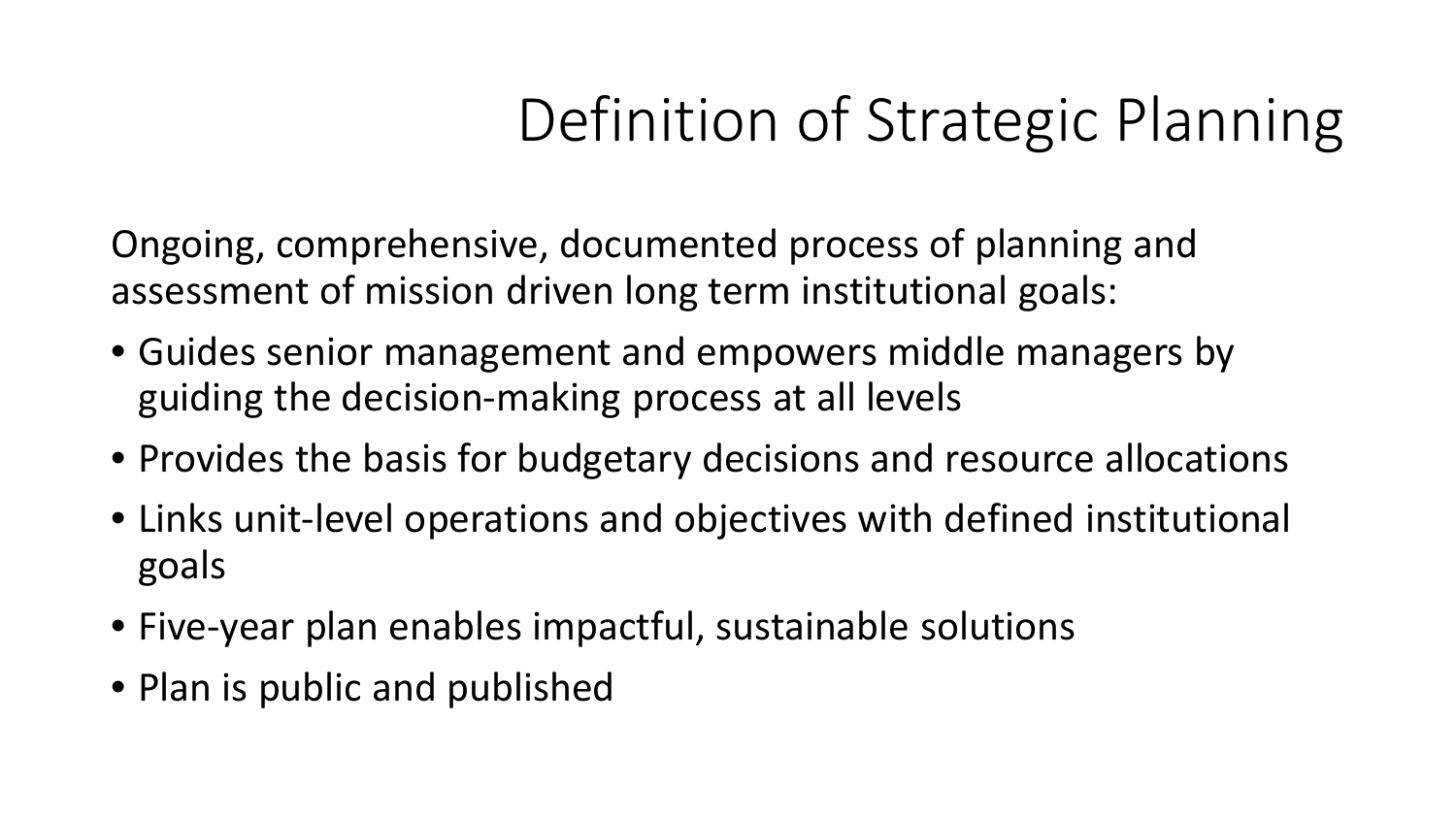| The<br>Strategic<br>Plan is<br>the<br>Initiator<br>8 <sup>0</sup><br>Integrator<br>of the: | <b>Academic Plan</b>              |
|--------------------------------------------------------------------------------------------|-----------------------------------|
|                                                                                            | <b>Enrollment Management Plan</b> |
|                                                                                            | <b>Budget Plan</b>                |
|                                                                                            | <b>IT Plan</b>                    |
|                                                                                            | <b>Facilities Master Plan</b>     |
|                                                                                            | <b>Advancement Plan</b>           |
|                                                                                            | <b>Student Services Plan</b>      |
|                                                                                            | Learning Resources Plan           |
|                                                                                            | <b>Marketing Plan</b>             |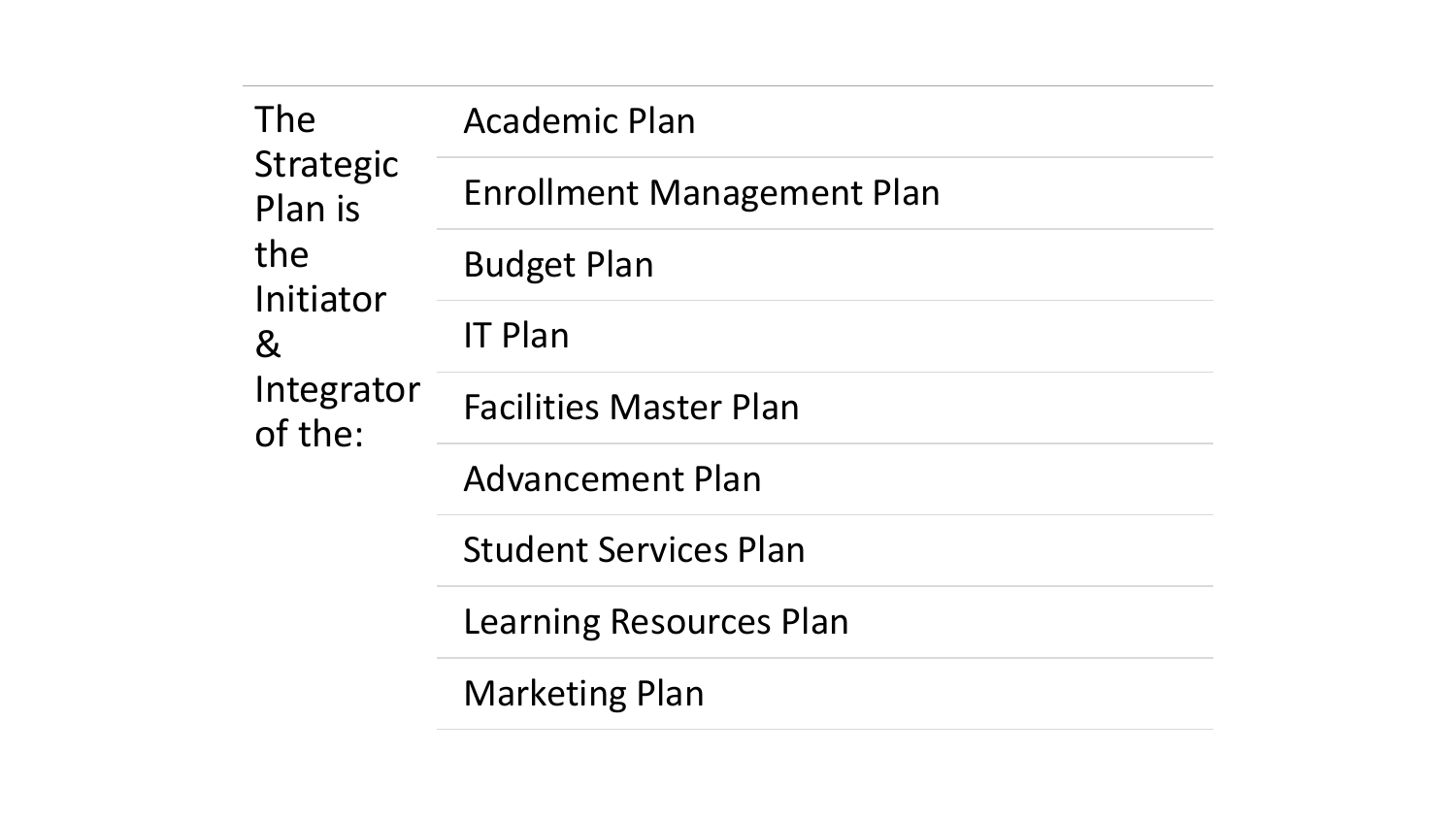#### Top Five Reasons Strategic Plans Fail

- 1. Failure to commit to the process
- 2. Lack of ownership
- 3. Lack of courageous leadership
- 4. Lack of accountability
- 5. Failure to celebrate success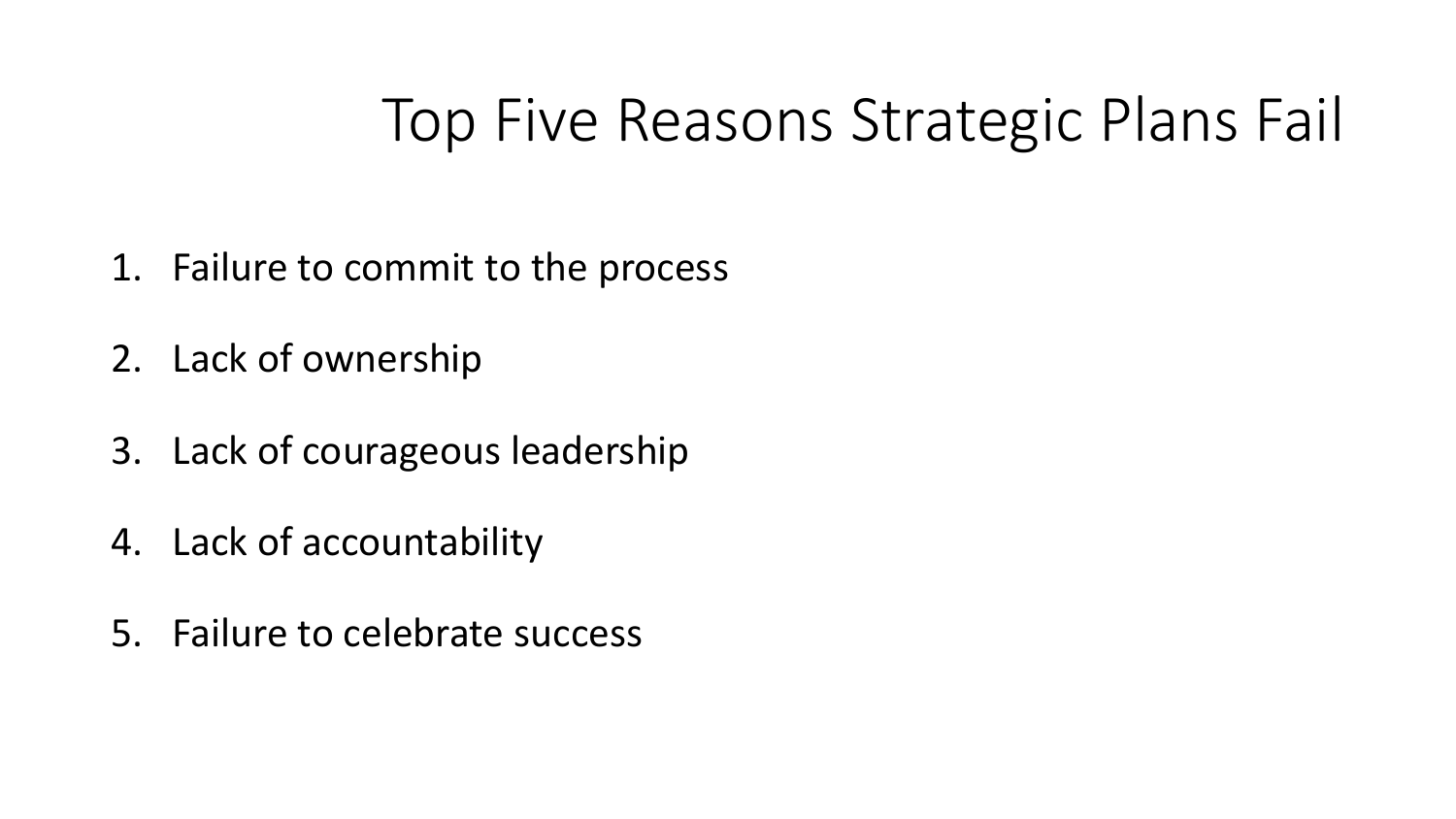# II. Fundamental Components of a Strategic Plan

Strategic Plans have multiple components and each component serves a purpose.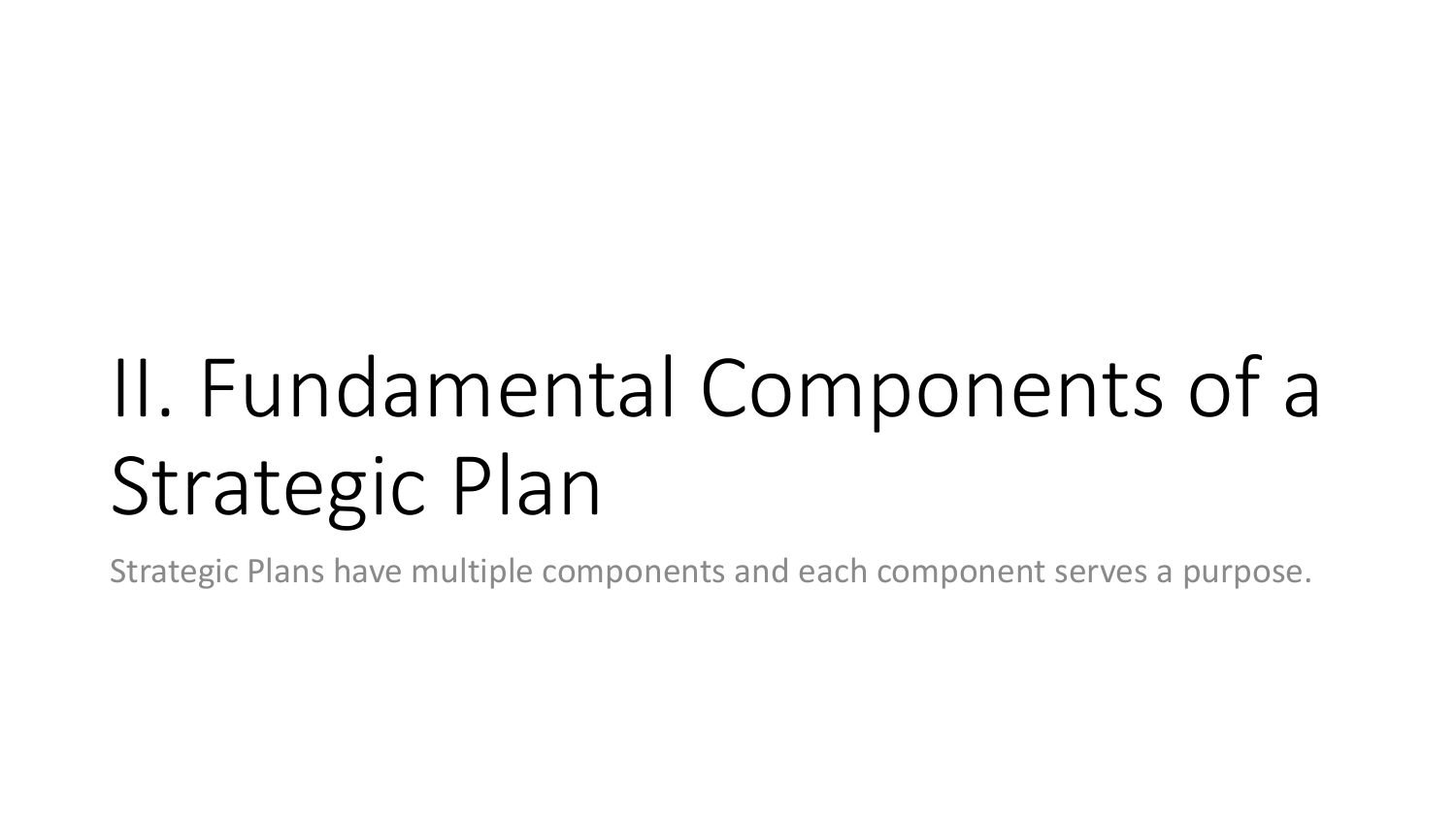### Components of a Strategic Plan

| Foundation               | • Mission Statement                                                                                                                   |
|--------------------------|---------------------------------------------------------------------------------------------------------------------------------------|
| Supporting<br>Components | • Vision Statement<br>• Values<br>• Environmental Scan                                                                                |
| <b>Strategic Plan</b>    | • Institutional Goals<br>• Unit Level Strategy, Objectives and Tactics<br>• Implementation Plan<br>• Key Performance Indicators (KPI) |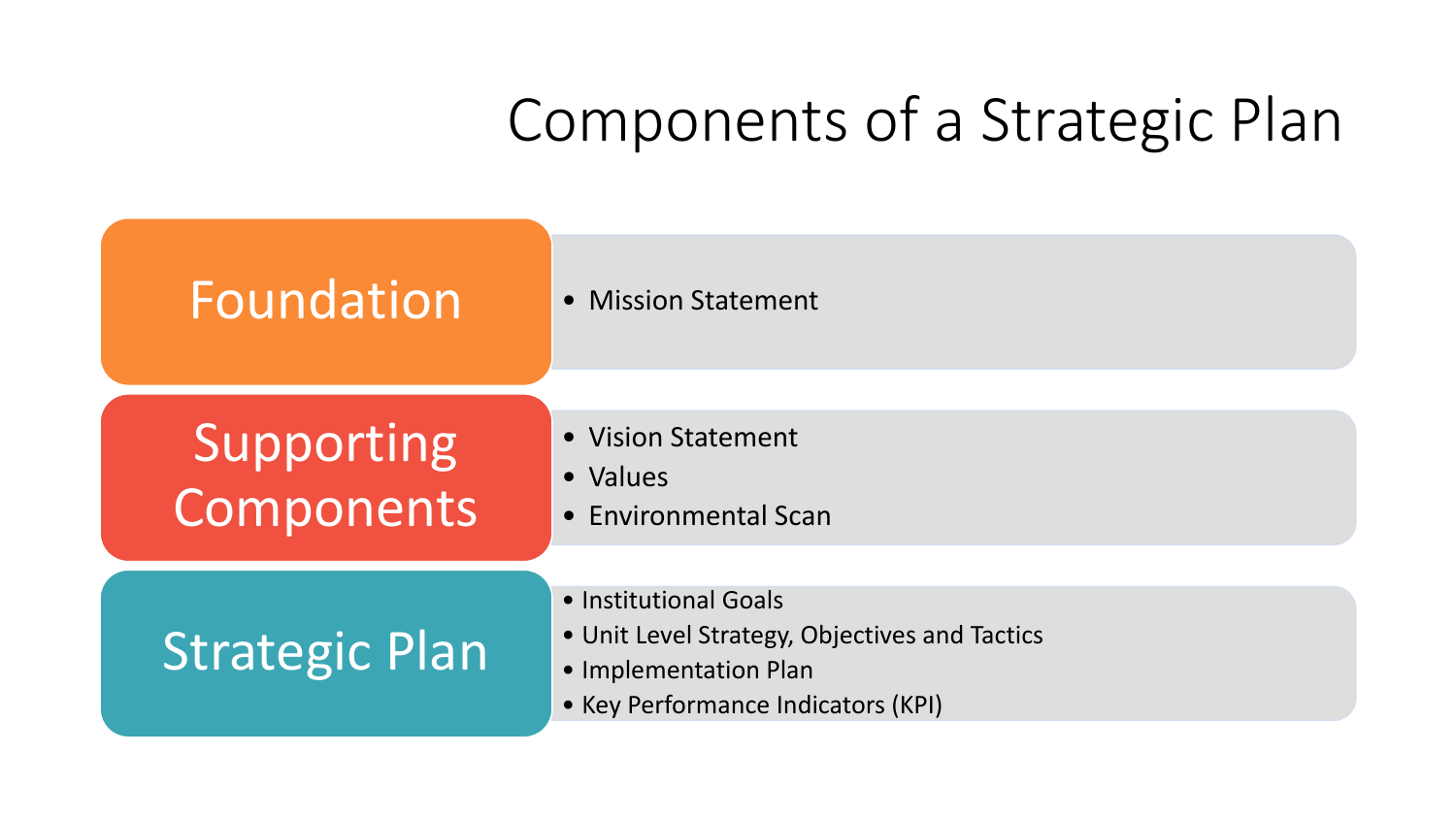#### General Infrastructure

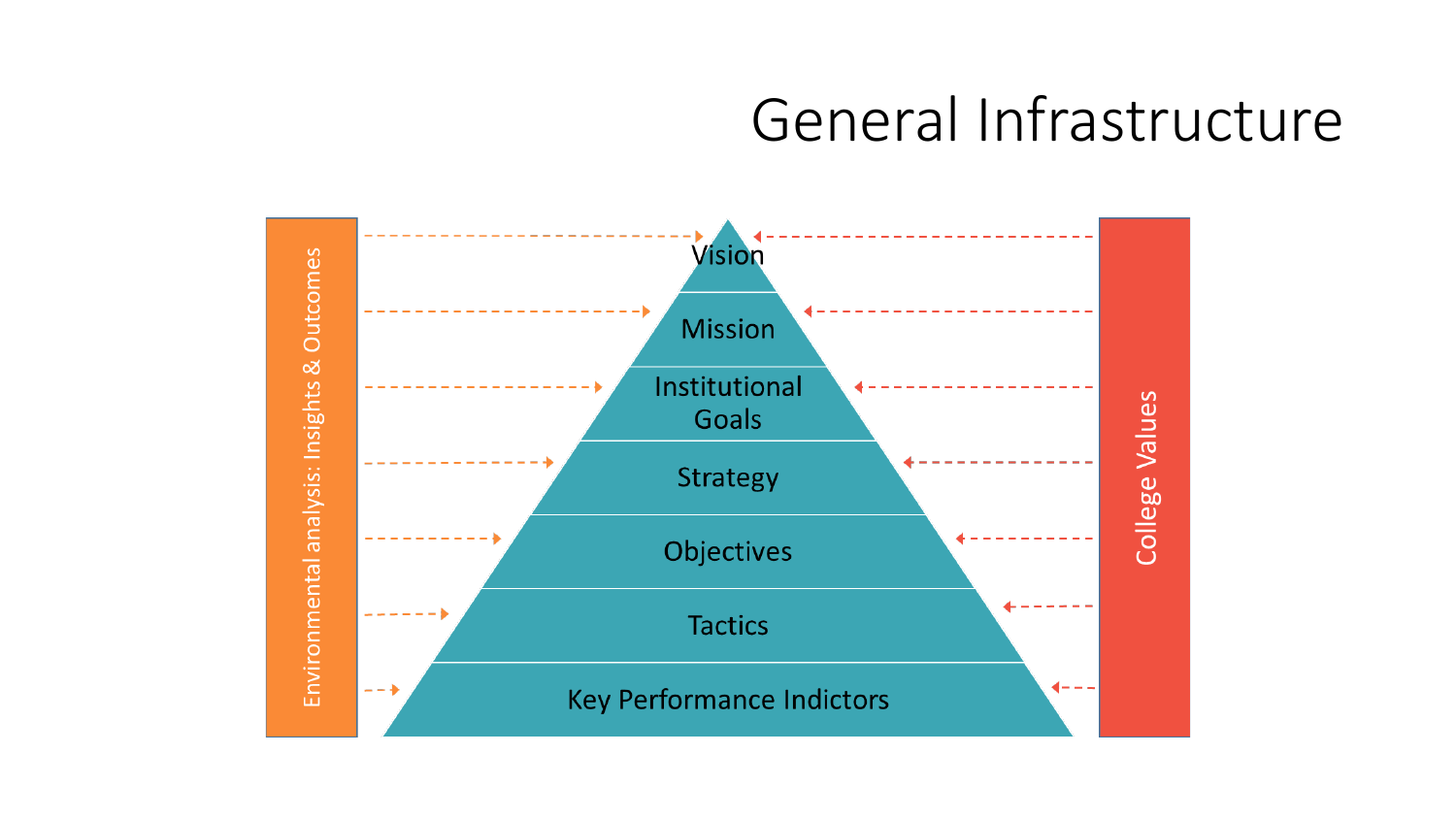### Plan Development Flow Academic Affairs



Admissions & Recruitment Business Technologies Culinary & Hospitality Health Sciences Industrial Technology Institutional Advancement President's Office Student Affairs & Support Services Administrative Services Arts & Sciences Continuing Education Enrollment Services & Financial Aid Human Resources Information Technology Instructional Support Services Public Services Veteran Resource Center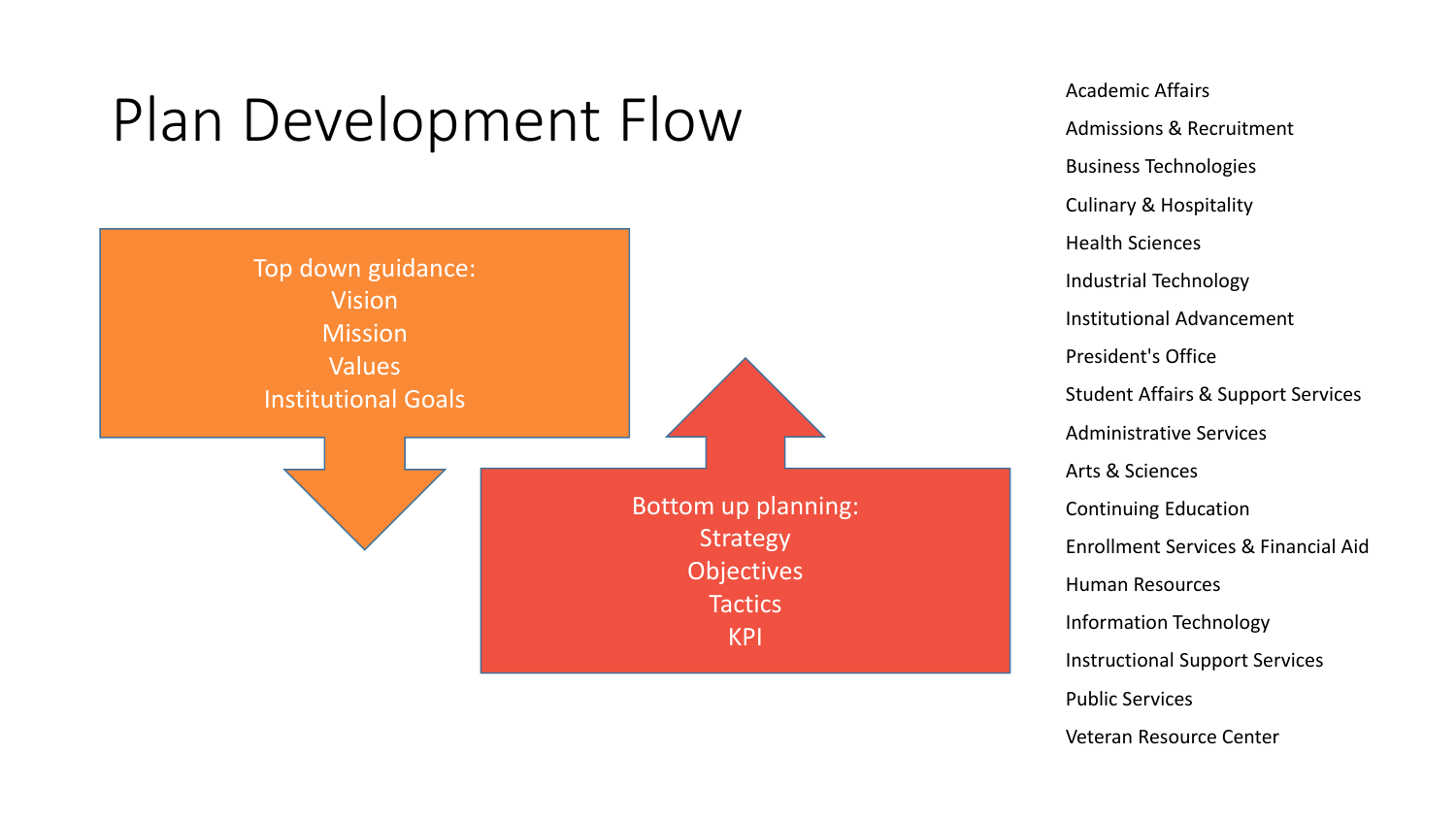## III. The Process

Successful strategic planning requires an inclusive, formal, ongoing process of assessment, planning and review.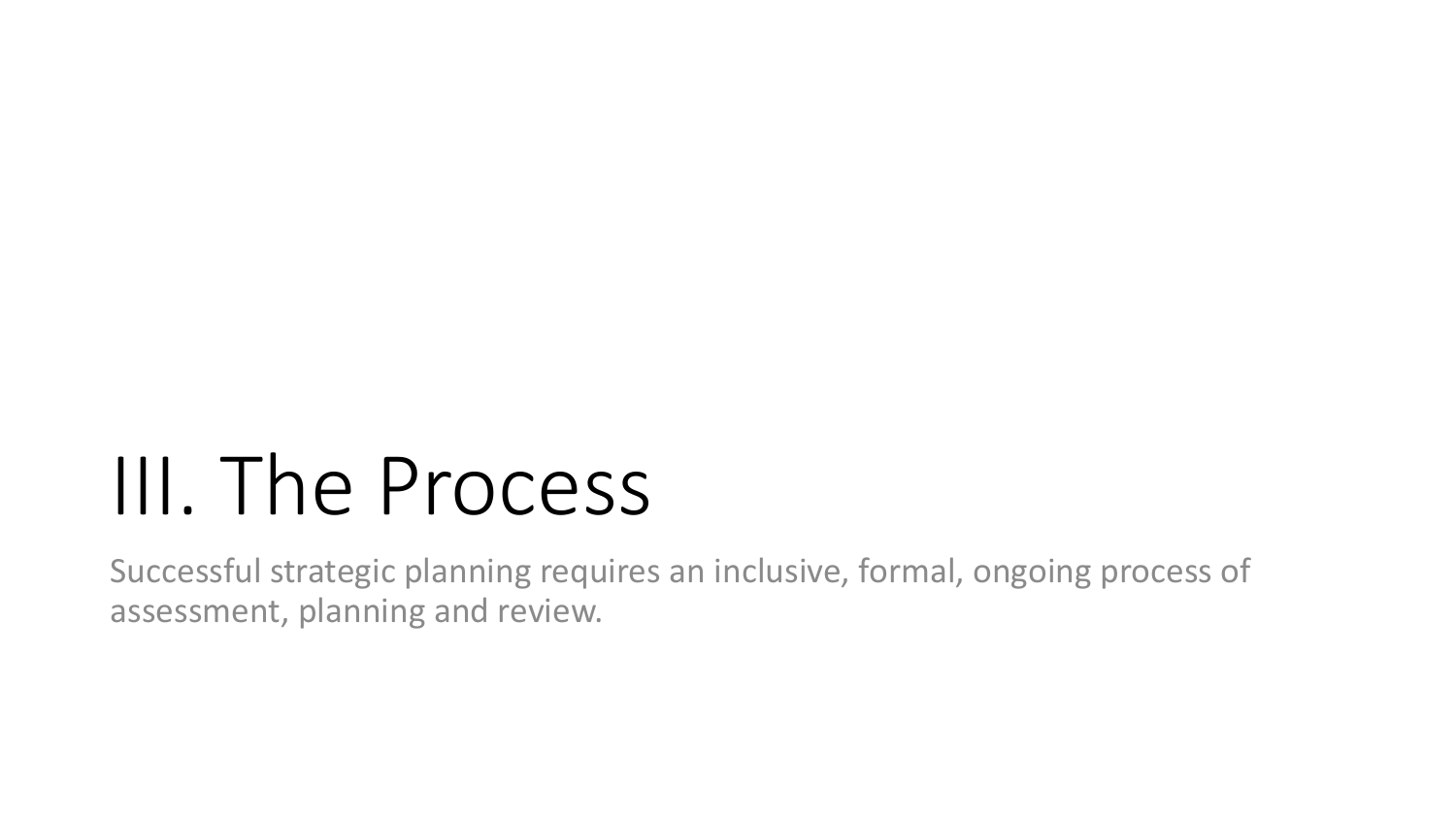| Vision         | Our vision is to elevate each student and every community we serve through transformative technology and<br>exceptional teaching.                                                             |  |  |  |  |  |
|----------------|-----------------------------------------------------------------------------------------------------------------------------------------------------------------------------------------------|--|--|--|--|--|
| <b>Mission</b> | TCL provides quality, affordable academic and technical programs leading to Associate Degrees, Diplomas, and<br>Certificates in an environment fostering excellence in teaching and learning. |  |  |  |  |  |
| Institutional  | Cultivate an environment of accountability, communication and teamwork.                                                                                                                       |  |  |  |  |  |
| Goals          | Advance academic quality.                                                                                                                                                                     |  |  |  |  |  |
|                | Refine and improve operational effectiveness and promote resource stewardship.                                                                                                                |  |  |  |  |  |
|                | Enhance and sustain student success from application to completion.                                                                                                                           |  |  |  |  |  |
| Values         | Excellence                                                                                                                                                                                    |  |  |  |  |  |
|                | Innovation                                                                                                                                                                                    |  |  |  |  |  |
|                | Integrity                                                                                                                                                                                     |  |  |  |  |  |
|                | Respect                                                                                                                                                                                       |  |  |  |  |  |
|                | Stewardship                                                                                                                                                                                   |  |  |  |  |  |
|                |                                                                                                                                                                                               |  |  |  |  |  |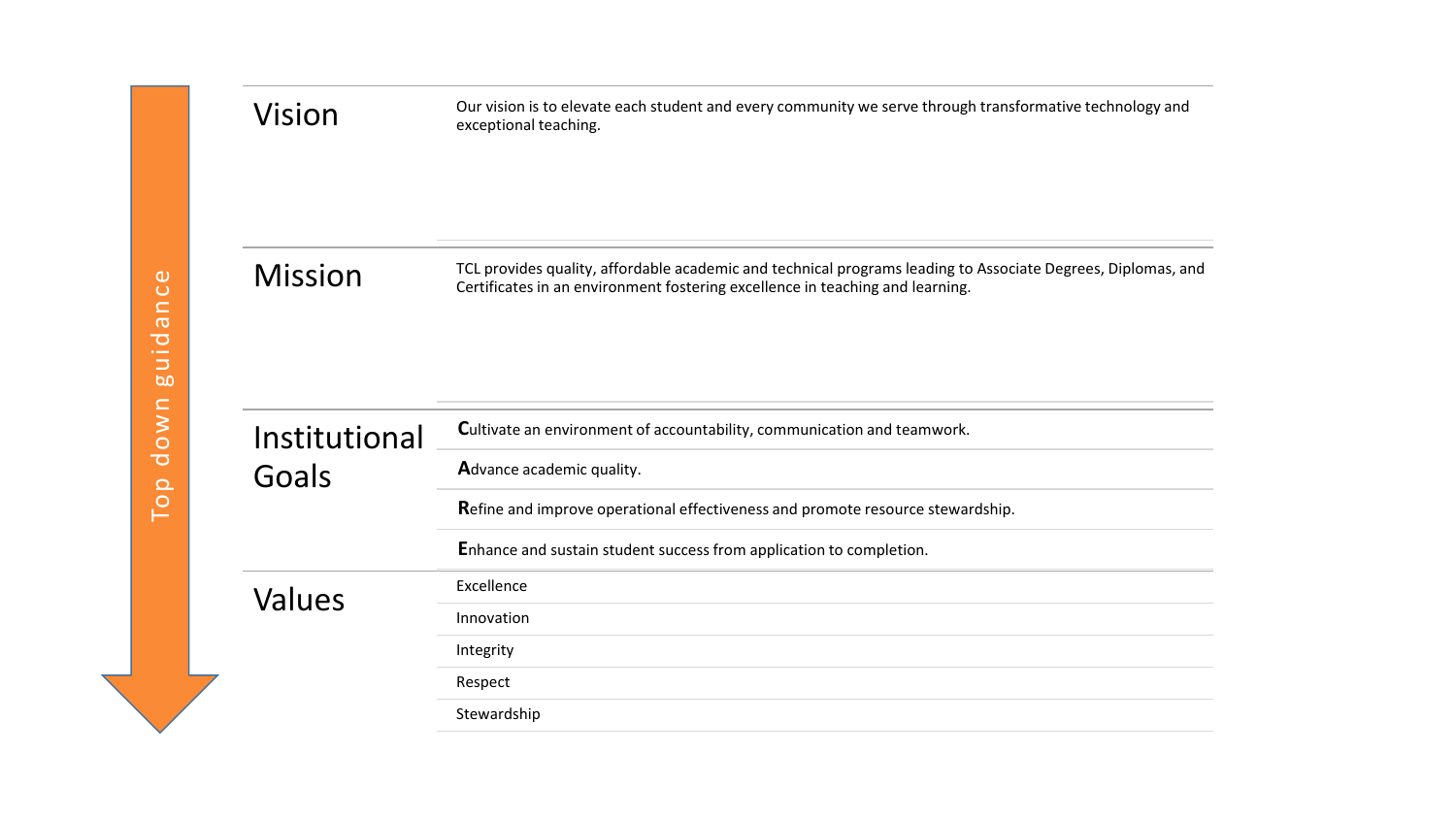#### Executive Leadership

• Reviews division plans

Bottom up planning

otto

 $\Omega$ 

 $\Omega$  $\Box$  $\mathsf E$ 

**bo** 

plannin

- Alignment with institutional goals
- Reasonableness and data support
- Prioritizes creating COLLEGE-wide plan

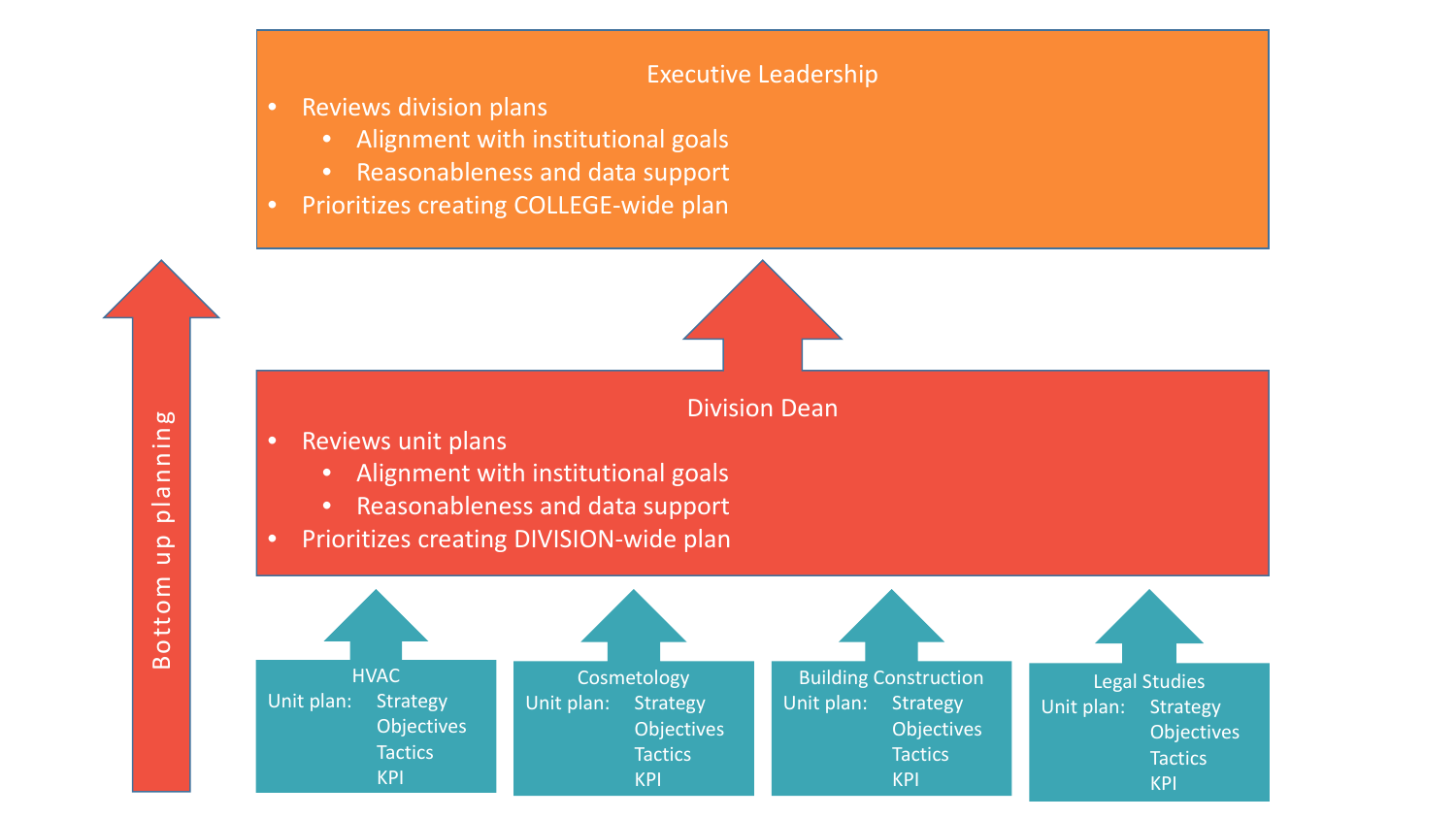#### Resources

- 2019 2020 2021 Data Insights
- Ins & Outs Assessment
- 2019 Applicant Survey
- Institutional Research
- Strategic Planning Facilitator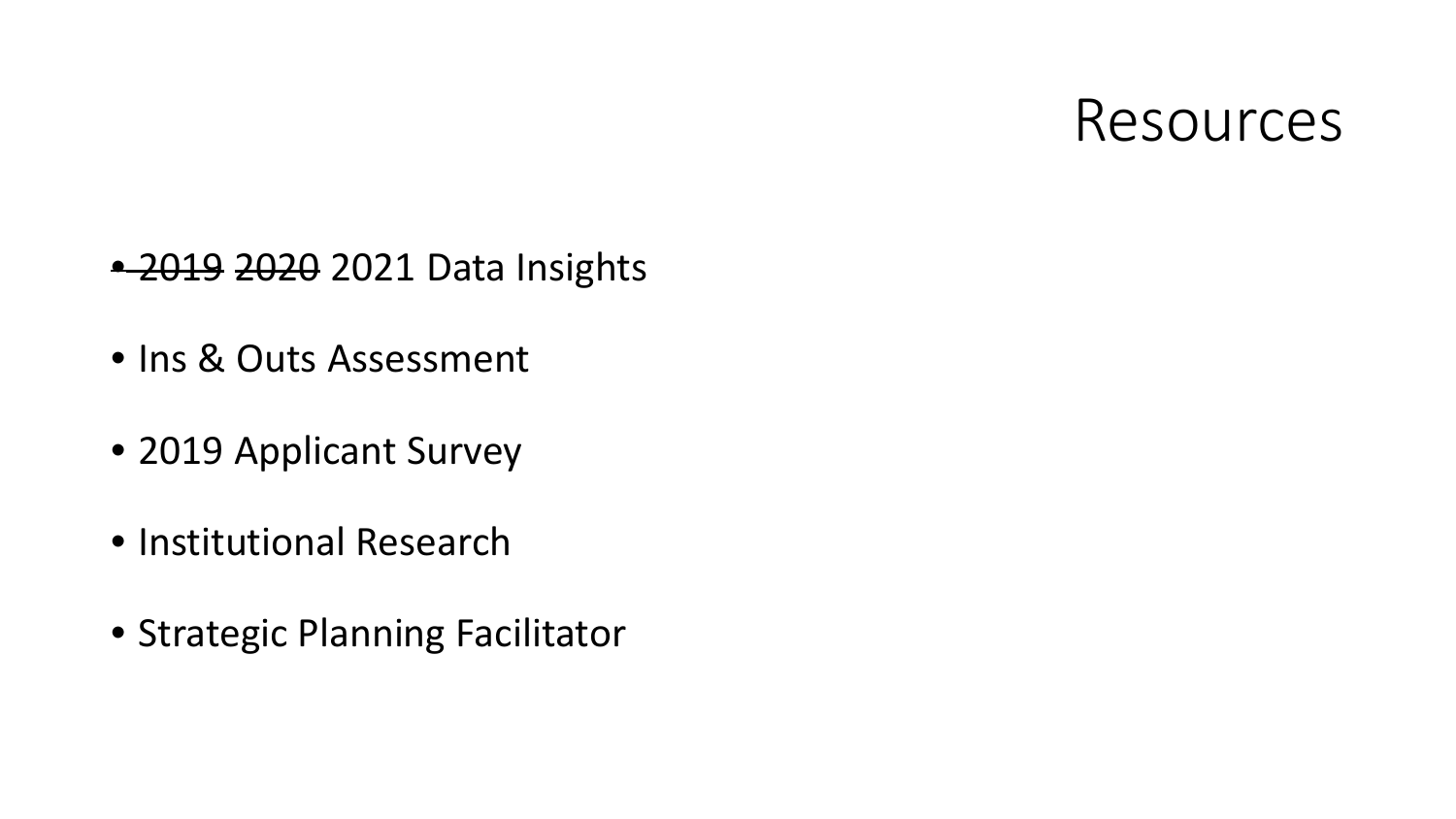#### Unit-level Planning Documentation

- Unit mission statement
- Unit summary
- Distinctive services
- External environment assessment
- Internal environment assessment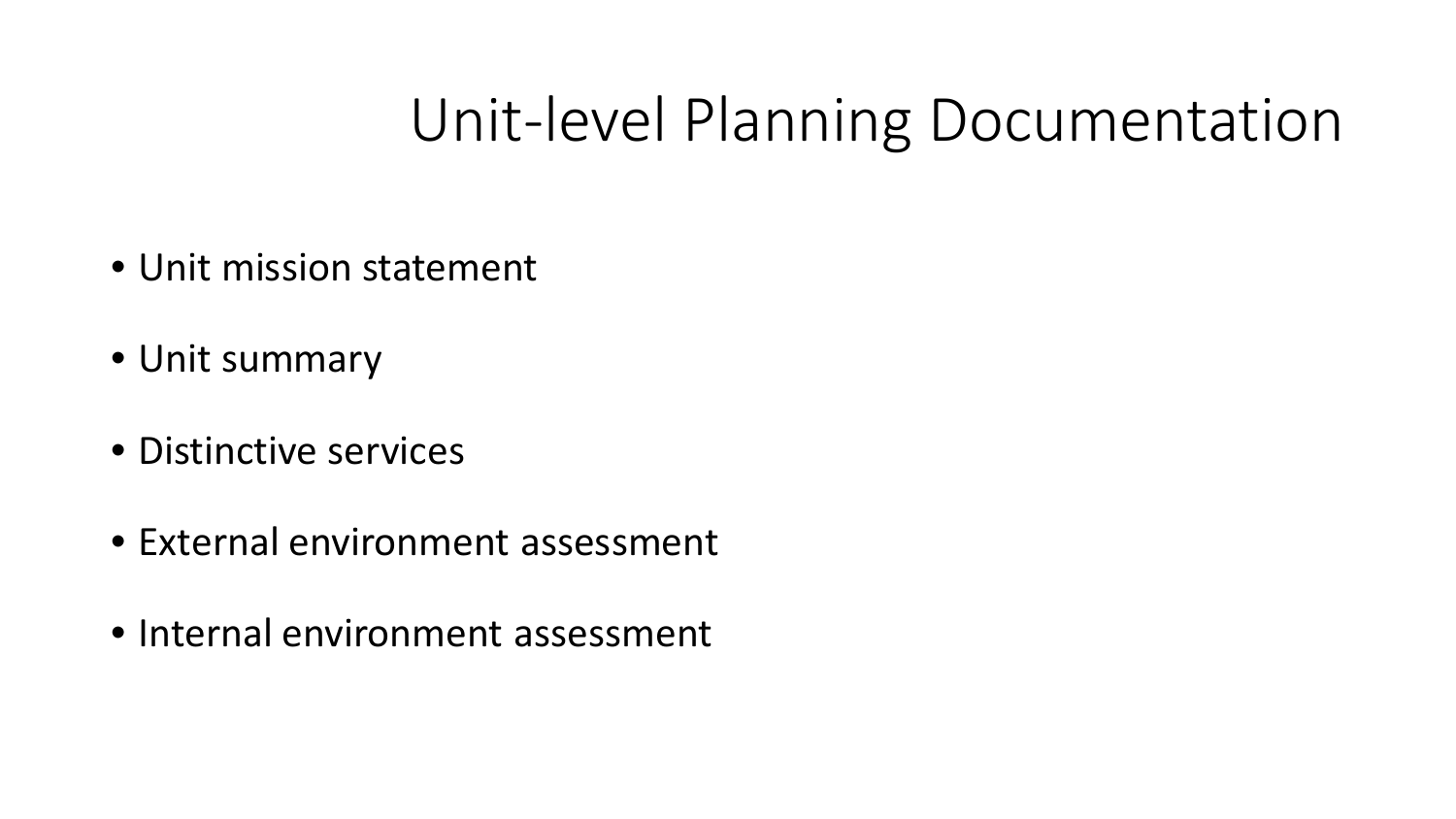#### Review of Key Terms

- A **goal** is a broad primary outcome.
- A **strategy** is the approach you take to achieve a goal.
- An **objective** is a measurable step you take to achieve a strategy.
- A **tactic** is a tool you use in pursuing an objective associated with a strategy.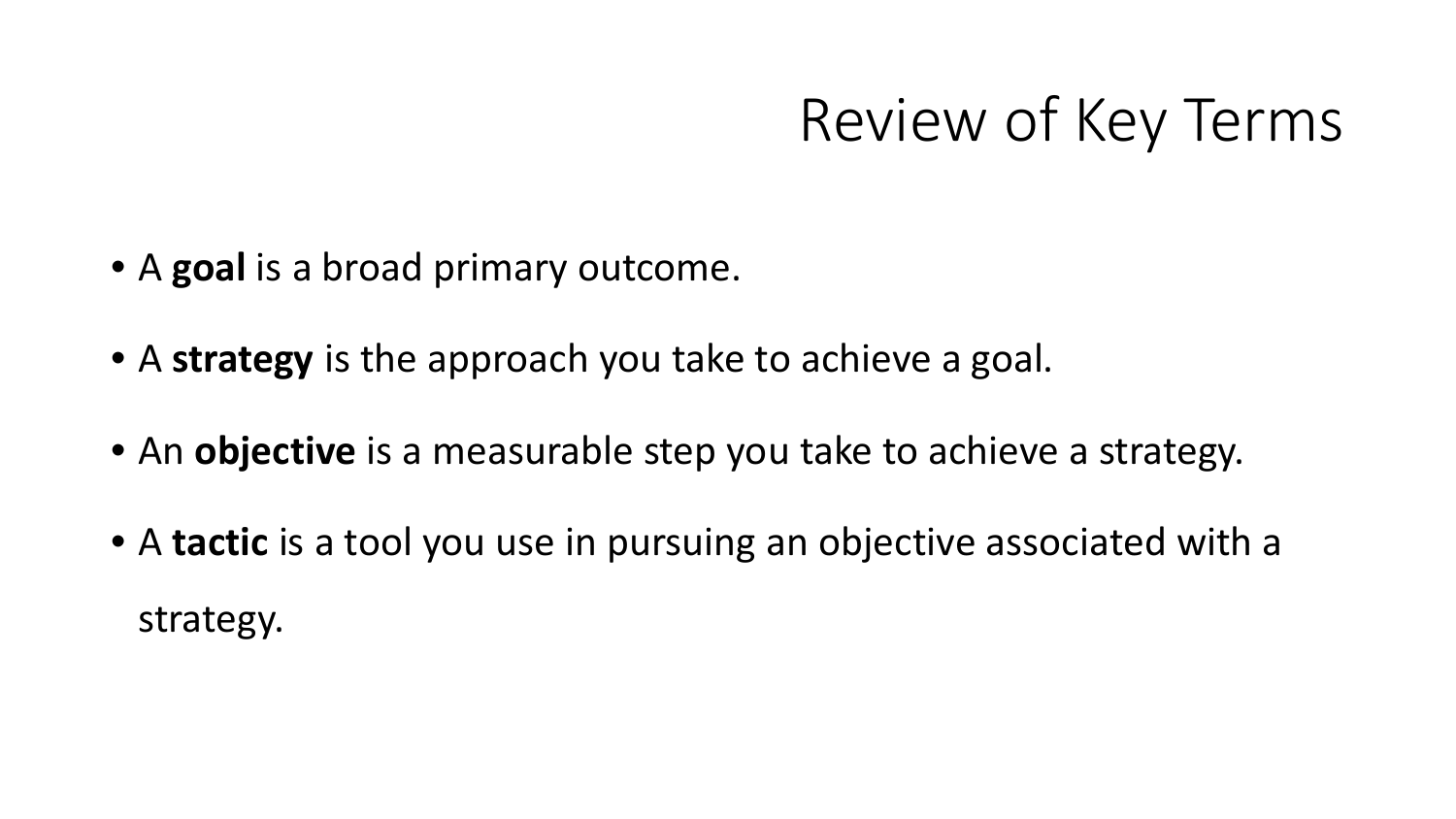| January      |                                             | April        |                                             | July         |                                              | October      |          |
|--------------|---------------------------------------------|--------------|---------------------------------------------|--------------|----------------------------------------------|--------------|----------|
|              |                                             |              | Unit strategic plans are complete 5-year FY |              |                                              |              |          |
|              |                                             |              | budgets are submitted to BO with strat plan |              |                                              |              |          |
| 2020         |                                             | 2020         | backup                                      | 2020         | Official implementation of 5-year strat plan | 2020         |          |
|              |                                             |              |                                             |              |                                              |              |          |
|              |                                             |              | Presentations to executive leadership       |              |                                              |              |          |
| 2021         |                                             | 2021<br>2022 |                                             | 2021<br>2022 |                                              | 2021<br>2022 |          |
| 2022<br>2023 |                                             | 2023         |                                             | 2023         |                                              | 2023         |          |
| 2024         |                                             | 2024         |                                             | 2024         |                                              | 2024         |          |
| 2025         |                                             | 2025         |                                             | 2025         |                                              | 2025         |          |
|              | February                                    |              | May                                         |              |                                              |              | November |
|              |                                             |              | First meeting of the strategic planning     |              |                                              |              |          |
| 2020         | Exec. leadership sets insitutional goals.   | 2020         | committee                                   |              |                                              | 2020         |          |
|              | Strat Plan Team meets with college          |              |                                             | 2020         |                                              |              |          |
|              | leadership.                                 |              |                                             |              |                                              |              |          |
|              |                                             |              |                                             | 2021         |                                              |              |          |
|              | Strat Plan committee meets to review        |              |                                             |              |                                              |              |          |
| 2021         | achievements and confirms or modifies goals | 2021         |                                             |              |                                              | 2021         |          |
|              | Strat Plan committee meets to review        |              |                                             | 2022         |                                              |              |          |
| 2022         | achievements and confirms or modifies goals | 2022         |                                             |              |                                              | 2022         |          |
|              |                                             |              |                                             |              |                                              |              |          |
|              | Strat Plan committee meets to review        |              |                                             | 2023         |                                              |              |          |
| 2023         | achievements and confirms or modifies goals | 2023         |                                             |              |                                              | 2023         |          |
|              |                                             |              |                                             |              |                                              |              |          |
|              | Strat Plan committee meets to review        |              |                                             | 2024         |                                              |              |          |
| 2024         | achievements and confirms or modifies goa   |              |                                             |              |                                              | 2024         |          |
|              | Process formally begins for 2025/26-        |              |                                             |              |                                              |              |          |
| 2025         | 2029/30 strat plan                          | 2025         |                                             | 2025         |                                              | 2025         |          |
|              | March                                       |              | June                                        |              | September                                    |              | December |
| 2020         |                                             | 2020         |                                             | 2020         |                                              | 2020         |          |
|              |                                             |              |                                             |              | Strat Plan committee meets to review         |              |          |
| 2021         |                                             | 2021         |                                             | 2021         | achievements and confirms or modifies goals  | 2021         |          |
|              |                                             |              |                                             |              |                                              |              |          |
|              |                                             |              |                                             |              | Strat Plan committee meets to review         |              |          |
| 2022         |                                             | 2022         |                                             | 2022         | achievements and confirms or modifies goals  | 2022         |          |
|              |                                             |              |                                             |              |                                              |              |          |
|              |                                             |              |                                             |              | Strat Plan committee meets to review         |              |          |
| 2023         |                                             | 2023         |                                             | 2023         | achievements and confirms or modifies goals  | 2023         |          |
|              |                                             |              |                                             |              | Committee reviews summary success of 5-yr    |              |          |
|              |                                             |              |                                             |              | strategic plan and begins pre-planning for   |              |          |
| 2024         |                                             | 2024         |                                             | 2024         | next plan                                    | 2024         |          |
| 2025         |                                             | 2025         |                                             | 2025         |                                              | 2025         |          |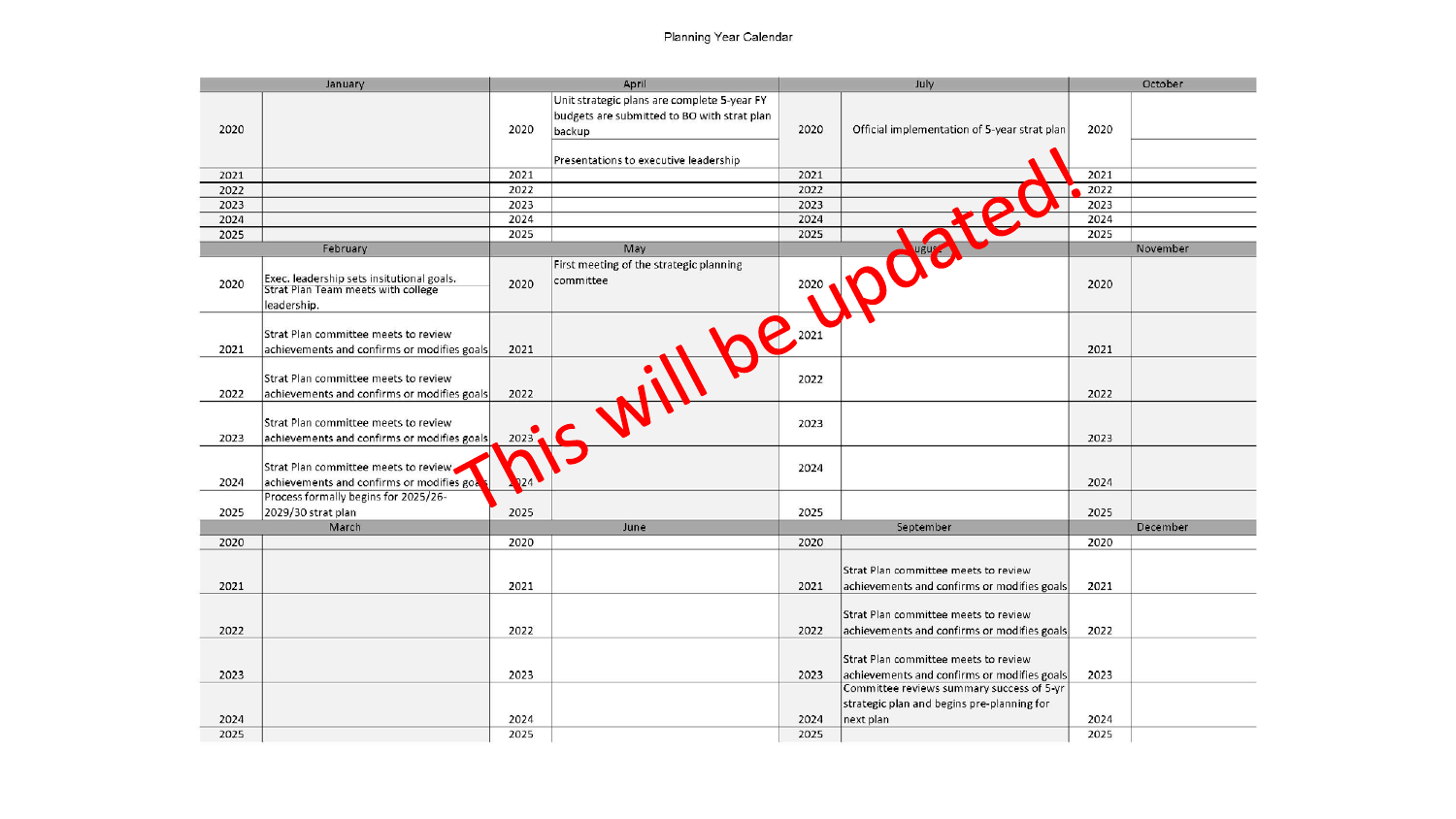### Strategic Planning Committee

- Composition
	- Chair college president
	- Executive leadership
	- Campus leadership
	- Faculty leadership
	- Student representation
	- External member
- Meet twice annually to review achievements and confirm or modify goals – January and August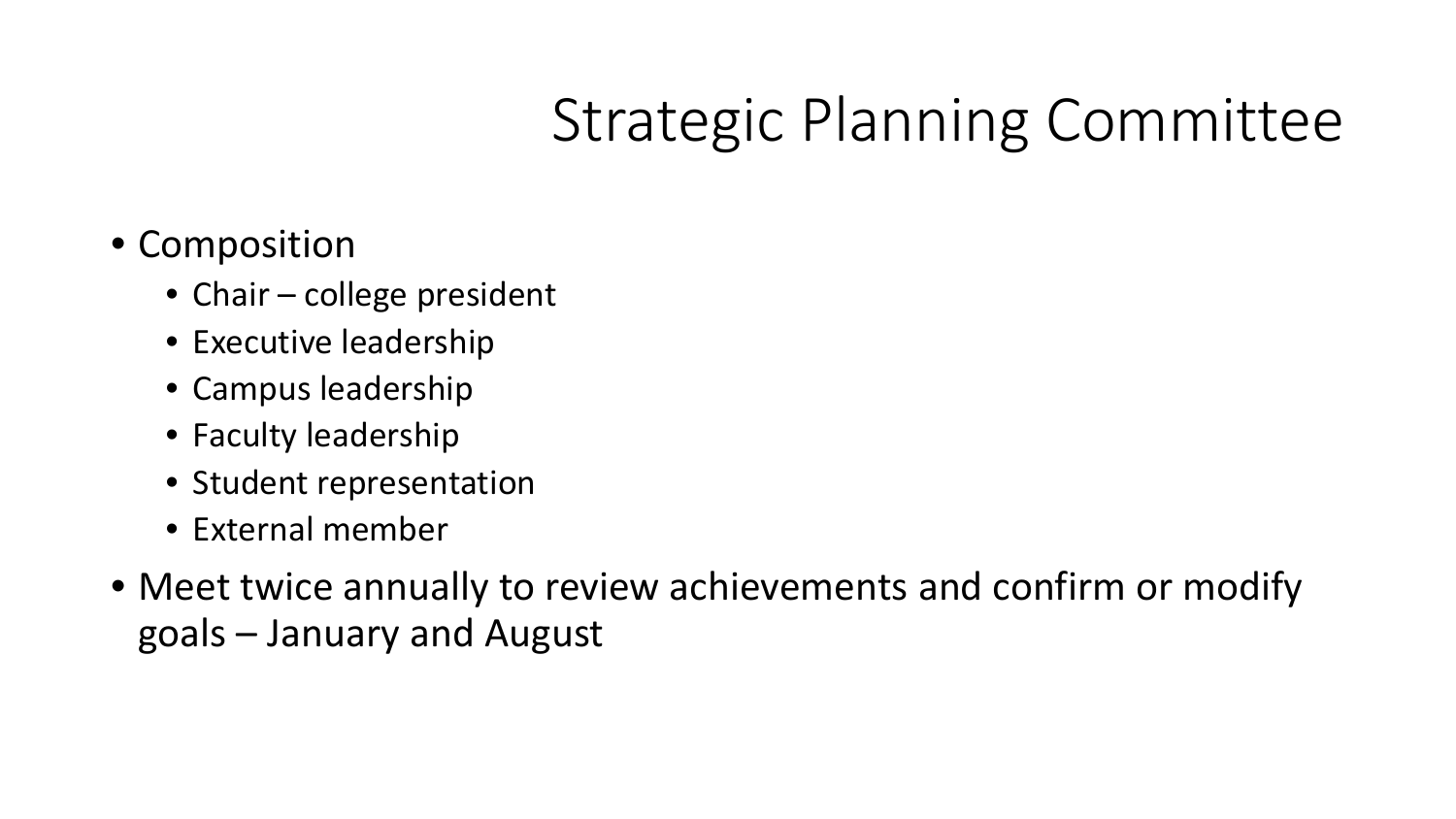#### Budget Cycle and Planning/Assessment Cycle are aligned.

Strategic Plan Budget

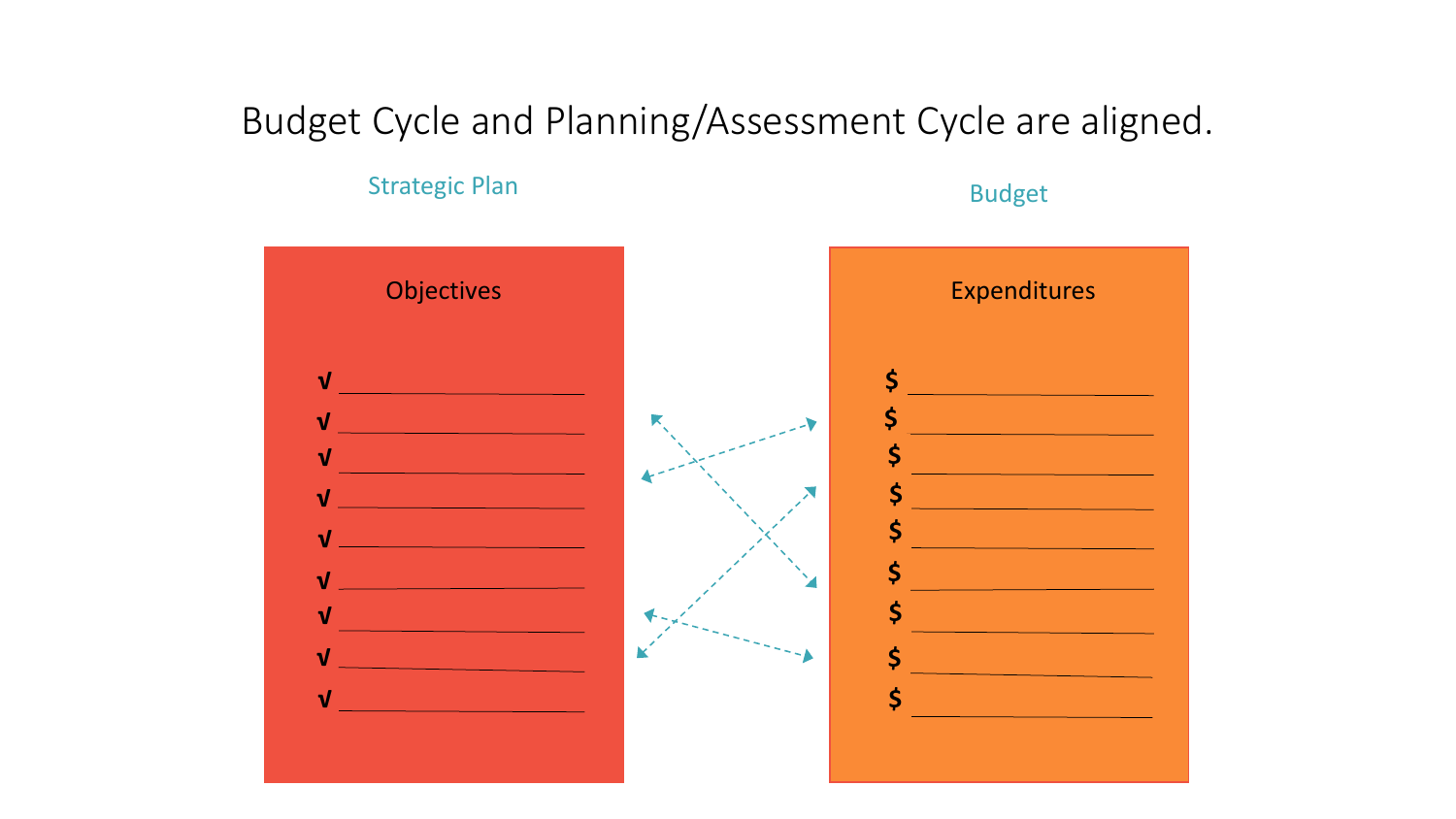The advantage for the college using its strategic plan to allocate resources is every one knows ahead of time which activities have priority and which will be receiving resources in any given budget year.